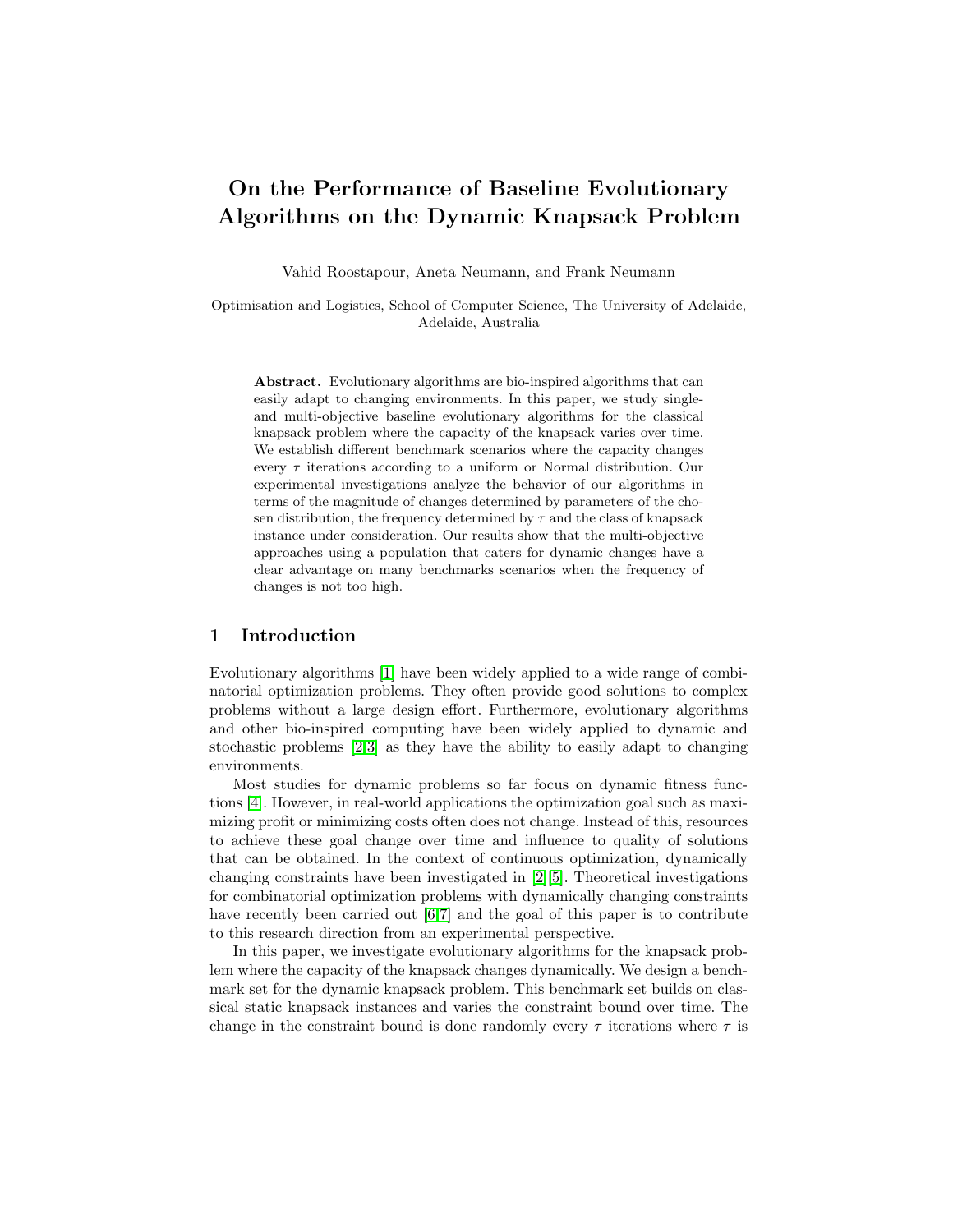a parameter determining the frequency of changes. The magnitude of a change is either chosen according to a uniform distribution in an interval  $[-r, r]$  where r determines the magnitude of changes. Furthermore, we examine changes according to the normal distribution  $\mathcal{N}(0, \sigma^2)$  with mean 0 and standard deviation  $\sigma$ . Here  $\sigma$  is used to determine the magnitude range of changes and large values of  $\sigma$  make larger changes more likely. We investigate different approaches analyzed theoretically with respect to their runtime behavior in [\[7\]](#page-11-6). The algorithms that we consider are a classical  $(1+1)$  EA and multi-objective approaches that are able to store infeasible solutions as part of the population. Furthermore, the range of feasible and infeasible solutions stored in the multi-objective algorithms can be set based on the anticipated change of the constraint bound.

In our experimental investigations, we start by examining the knapsack problem where all weights are set to 1 and vary the constraint bound. This matches the setting of the optimization of a linear function with a dynamic uniform constraint analyzed in [\[7\]](#page-11-6). Our experimental results match the theoretical ones obtained in this paper and show that the multi-objective approaches using a population to cater for dynamic changes significantly reduce the offline error that occurred during the run of the algorithms. For the general setting we investigate different classes of knapsack problem such as uniformly chosen weights and profits and bounded strongly correlated instances, we examine the behaviour of the algorithms in dependence of the frequency and magnitude of changes. Our results show that the  $(1+1)$  EA has an advantage of the multi-objective algorithms when the frequency of changes is high. In this case the population of the multi-objective approaches is too slow to adapt to the changes that occur. On the other hand, a lower frequency of changes plays in favor of the multi-objective approaches when the weights and profits are not correlated to make the instances particularly difficult to solve.

The outline of the paper is as follows. Section [2](#page-1-0) introduces the problem definition and three algorithms we studied. The dynamic knapsack problem and experimental setting is presented in Section [3.](#page-4-0) In Section [4](#page-7-0) we analyze the experimental results in detail followed by a conclusion in Section [5](#page-10-0)

### <span id="page-1-0"></span>2 Preliminaries

In this section, we define the Knapsack Problem (KP) and further notations using in the rest of the paper. We present  $(1+1)$  EA and two multi-objective algorithms called MOEA and MOEA D that are considered in this paper.

### 2.1 Problem Definition

We investigate the performance of different evolutionary algorithms on the knapsack problem under dynamic constraint. There are *n* items with profits  $\{p_1, \dots, p_n\}$ and weights  $\{w_1, \dots, w_n\}$ . A solution x is a bit string of  $\{0, 1\}^n$  which has the weight  $W(x) = \sum_{i=1}^{n} w_i x_i$  and the profit  $P(x) = \sum_{i=1}^{n} p_i x_i$ . We denote the maximum profit among the items by  $p_{max}$ . The constraint is the weight capacity of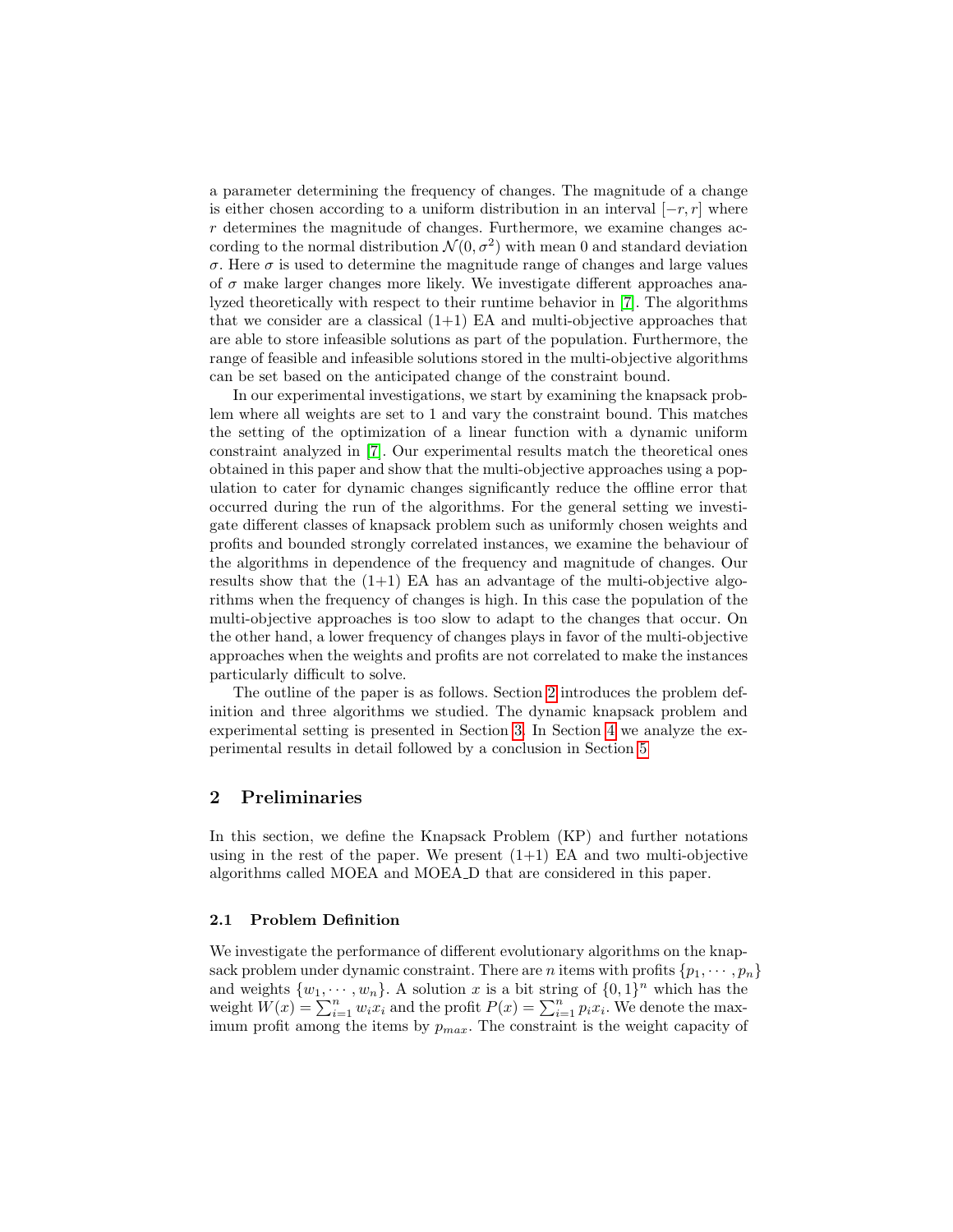Algorithm 1:  $(1+1)$  EA

 $x \leftarrow$  previous best solution; while stopping criterion not met do  $\left| y \leftarrow \text{flip each bit of } x \text{ independently with probability of } \frac{1}{n};$ 4 if  $f_{1+1}(y) \ge f_{1+1}(x)$  then  $\vert x \leftarrow y;$ 

<span id="page-2-0"></span>the knapsack and denoted by C. The goal is to find a set of items with the total weight less than or equal to  $C$  and the maximum profit:

$$
\max_{x \in \{0,1\}^n} \sum_{i=1}^n p_i x_i
$$
  
s.t. 
$$
\sum_{i=1}^n w_i x_i \le C.
$$

We consider two types of the this problem according to the weights. Firstly, we assume that all the weights are one and we have uniform dynamic constraint. In this case, the limitation is on the number of items chosen by a solution and the optimal solution is to pick C number of items with the highest profits. Next we consider the general case where the profits and weights are linear integers under linear constraint on the weight.

#### 2.2 Algorithms

We investigate the performance of three algorithms in this paper. The initial solution for all these algorithms is a solution with items chosen uniformly at random. After a dynamic change happens, the algorithms update the solution(s) and start the optimization process with the new capacity. This update is to deal with the fact that after a dynamic change, current solutions may become infeasible or it get as far as the new capacity that isn't worth to be kept anymore.  $(1+1)$  EA (Algorithm [1\)](#page-2-0) flips each bit of the current solution with the probability of  $\frac{1}{n}$  as the mutation step. Afterward, it picks the solution with higher fitness function between the original solution and the mutated one. The fitness function that we used in  $(1+1)$  EA is as follows:

$$
f_{1+1}(x) = \sum_{i=1}^{n} p(i) \cdot x(i) - (n \cdot p_{max} + 1) \cdot v(x)
$$

where  $v(x) = \max\{0, (\sum_{i=1}^n w(i) \cdot x(i)) - C\}$  is the constraint violation of x. If x is a feasible solution, then  $W(x) < C$  and  $v(x) = 0$ . Otherwise,  $v(x)$  is the weight distance of  $W(x)$  from C. The algorithm aims to maximize  $f_{1+1}$  which consists of two terms. The first term is the total profit of the chosen items and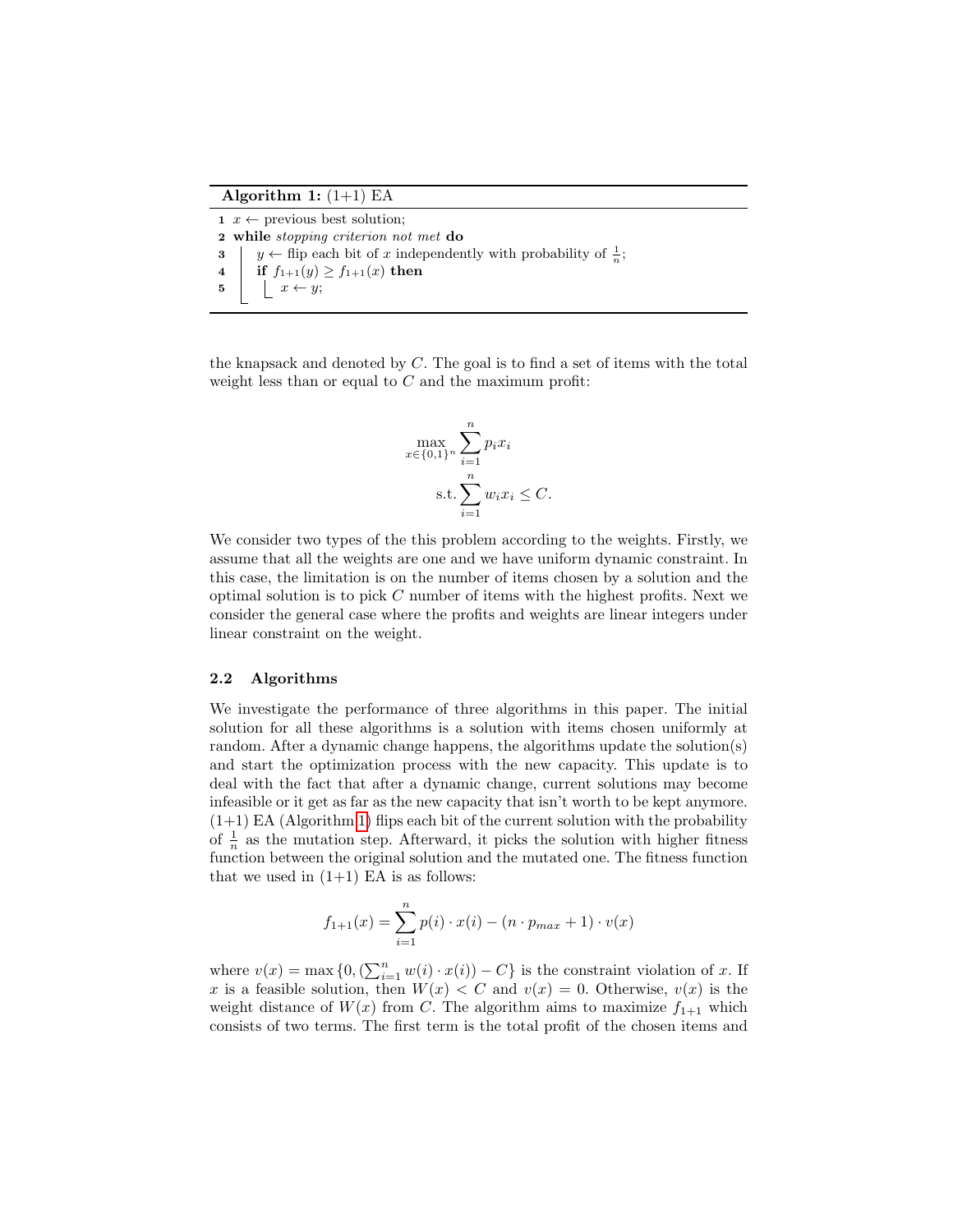### Algorithm 2: MOEA

1 Update  $C$ : 2  $S^+ \leftarrow \{ z \in S^+ \cup S^- | C < w(z) \leq C + \delta \};$ 3  $S^- \leftarrow \{ z \in S^+ \cup S^- | C - \delta \leq w(z) \leq C \};$ 4 if  $S^+ \cup S^- = \emptyset$  then 5  $\vert q \leftarrow$  best previous solution; 6 if  $C < w(q) \leq C + \delta$  then 7  $S^+ \leftarrow \{q\} \cup S^+;$ 8 else if  $C - \delta \leq w(q) \leq C$  then 9  $S^- \leftarrow \{q\} \cup S^-;$ 10 while a change happens do 11 | if  $(S^+ \cup S^- = \emptyset)$  then 12 | Initialize  $S^+$  and  $S^-$  by Repair $(q, \delta, C)$ ; 13 else 14 | choose  $x \in S^+ \cup S^-$  uniformly at random; 15  $\vert y \leftarrow$  flip each bit of x independently with probability  $\frac{1}{x}$ ; 16 if  $(C < w(y) \leq C + \delta) \wedge (\nexists w \in S^+ : w \succ_{MOEA} y)$  then 17  $\vert \vert \vert \vert S^+ \leftarrow (S^+ \cup \{y\}) \setminus \{z \in S^+ | y \succ z\};$ 18 if  $(C - \delta \leq w(y) \leq C) \wedge (\nexists w \in S^- : w \succcurlyeq_{MOEA} y)$  then 19 | | | *S*  $^{-} \leftarrow (S^{-} \cup \{y\}) \setminus \{z \in S^{-} | y \succ z\};$ 

<span id="page-3-0"></span>the second term is the applied penalty on the infeasible solutions. The amount of penalty guarantees that a feasible solution always dominates an infeasible solution. Moreover, between two infeasible solutions, the one with closer weight to C dominates the other one.

The other algorithm we consider in this paper is a multi-objective evolutionary algorithm (Algorithm [2\)](#page-3-0) which is inspired from the a theoretical study on the performance of evolutionary algorithms in reoptimization under dynamic uniform constrain  $[7]$ . Each solution x in the objective space is a two-dimensional point  $f_{MOEA}(x) = (w(x), p(x))$ . We say solution y dominates solution x w.r.t.  $f_{MOEA}$ , denoted by  $y \succcurlyeq_{MOEA} x$ , if  $|y|_1 = |x|_1 \wedge f_{(1+1)}(y) \geq f_{(1+1)}(x)$ .

According to the definition of  $\succ_{MOEA}$ , two solutions are comparable only if they have the same weight. Note that if  $x$  and  $y$  are infeasible and comparable, then the one with higher profit dominates the other one. MOEA uses a parameter denoted by  $\delta$  which determines the number of individuals stored around the current constraint bound. For any weight in  $[C - \delta, C + \delta]$ , MOEA keeps a solution. It helps the algorithm to prepare for the dynamic change by storing even infeasible solutions which may become feasible after the next change. However, a large  $\delta$  causes a large number of solutions to be kept that decreases the probability of choosing each one. Since the algorithm chooses only one solution to mutate in each iteration, this affects the performance of MOEA in finding the optimal solution. After each dynamic change, MOEA updates the sets of solutions. If the value of a change be in a range that all the previous solutions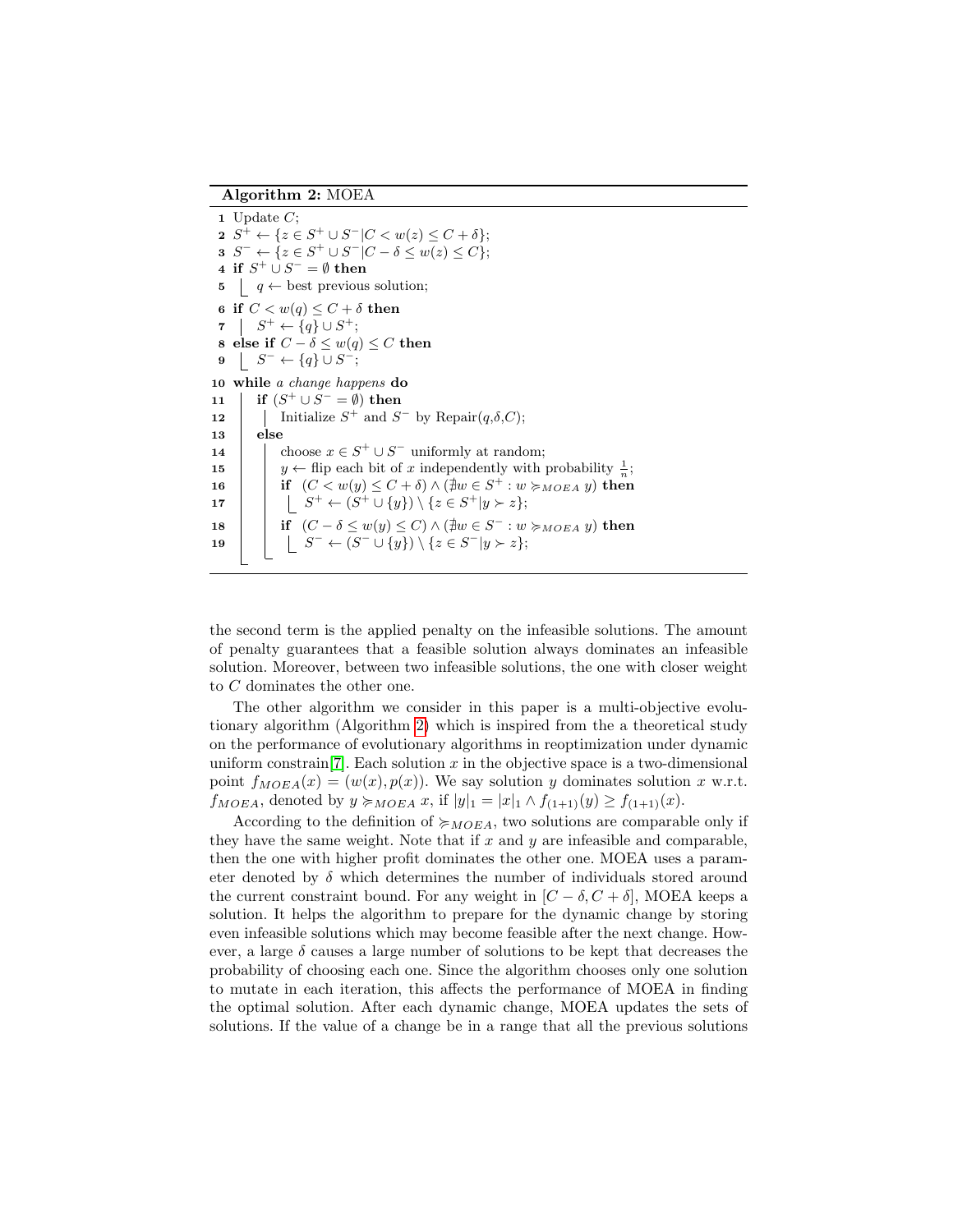### Algorithm 3: Repair

**input** : Initial solution  $q, \delta, C$ output:  $S^+$  and  $S^-$  such that  $|S^+ \cup S^-| = 1$ 1 while  $|S^+ \cup S^-| = 0$  do 2 |  $y \leftarrow$  flip each bit of q independently with probability of  $\frac{1}{n}$ ; 3 if  $f_{1+1}(y) \ge f_{1+1}(q)$  then 4 |  $q \leftarrow y;$ 5 if  $C < w(q) \leq C + \delta$  then 6  $\begin{array}{|c|c|c|c|c|}\n\hline\n6 & 1 & 1 & S^+ \leftarrow \{q\} \cup S^+; \end{array}$ 7 a degree if  $C - \delta \leq w(q) \leq C$  then  $\begin{array}{c|c|c|c|c} \mathbf{s} & & \mid & \mid & S^- \leftarrow \{q\} \cup S^-; \end{array}$ 

<span id="page-4-1"></span>become out of  $[C - \delta, C + \delta]$ , then the algorithm initializes a single solution with the previous best solution and uses Repair function (Algorithm [3\)](#page-4-1), which behaves similar to  $(1+1)$  EA, until find a solution with distance  $\delta$  from C.

To handle the slow improvement of MOEA caused by a large  $\delta$ , we defined a new dominance procedure. We say solution  $y$  dominates solution  $x$ , denoted by  $\geq_{MOEAD}$ , if  $w(y) \leq w(x) \wedge p(y) \geq p(x)$ . This new algorithm called MOEA\_D is obtained by replacing lines 14-19 of Algorithm [2](#page-3-0) with Algorithm [4.](#page-4-2) It should be noticed that if  $y$  is an infeasible solution then it is only compared with other infeasible solutions and it is the same when  $y$  is feasible solution. The new definition of dominance only keeps the solutions which are not dominated by other solutions. Hence, not only MOEA D keeps fewer solutions than MOEA, but also the quality of kept solutions are higher, since they are non-dominated solutions among all other solutions.

Algorithm 4: MOEA D (Dominance and Selection)

14 choose  $x \in S^+ \cup S^-$  uniformly at random; **15** y ← flip each bit of x independently with probability  $\frac{1}{n}$ ; 16 if  $(C < w(y) \le C + \delta) \wedge (\nexists w \in S^+ : w \succcurlyeq_{MOE A, D} y)$  then 17  $\left| S^+ \leftarrow (S^+ \cup \{y\}) \setminus \{z \in S^+ | y \succ z\};$ 18 if  $(C - \delta \leq w(y) \leq C) \wedge (\nexists w \in S^- : w \succcurlyeq_{MOEA\_D} y)$  then 19  $\left| S^- \leftarrow (S^- \cup \{y\}) \setminus \{z \in S^- | y \succ z\};$ 

# <span id="page-4-2"></span><span id="page-4-0"></span>3 Benchmarking for the Dynamic Knapsack Problem

In the following section, the dynamic version of KP used for the experiments is described and we explain how the dynamic changes occur during the optimization process. Moreover, the dynamic benchmarks and the experimental settings are presented.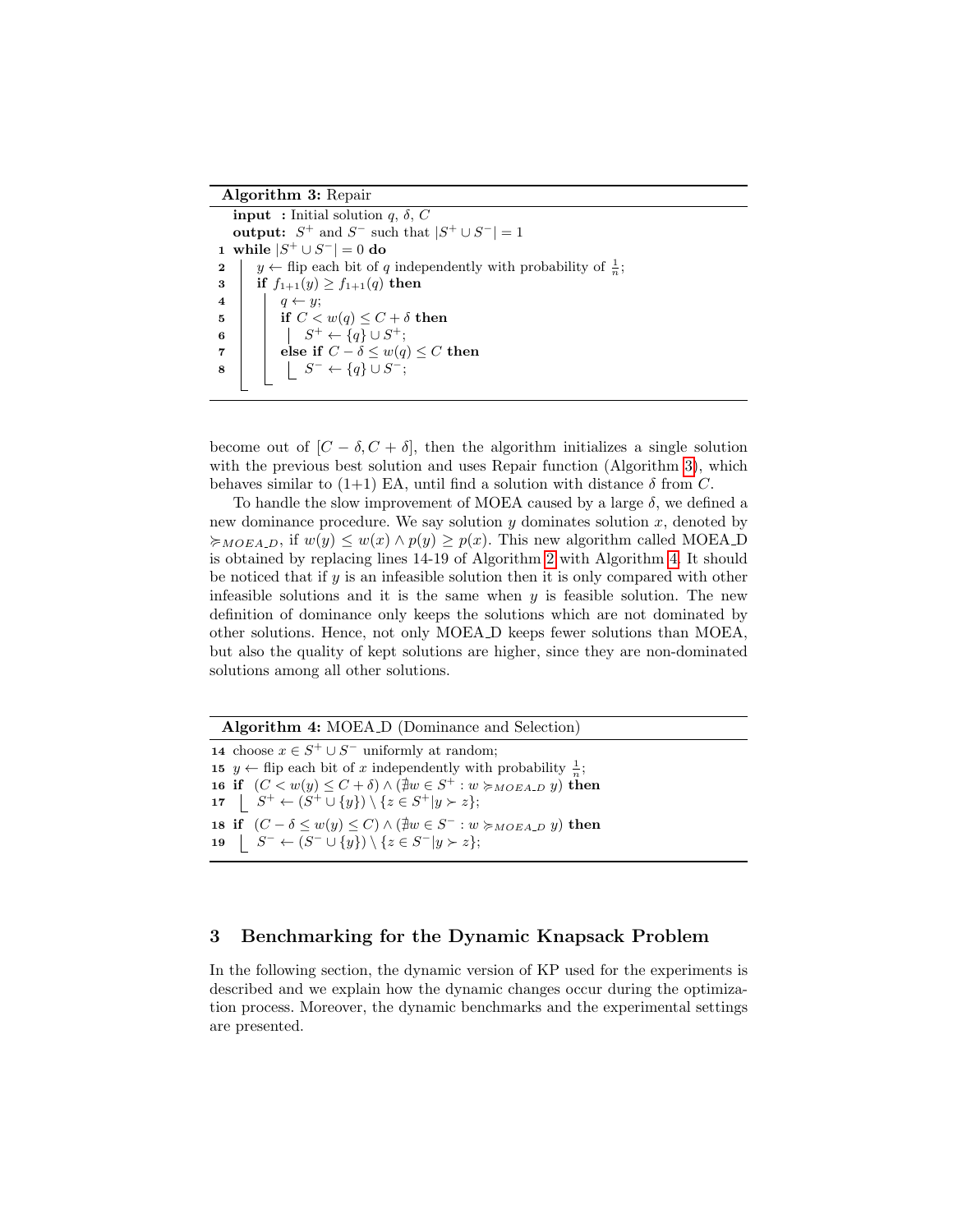<span id="page-5-0"></span>

Fig. 1: Examples for constraint bound C over 10000 generations with  $\tau = 100$  using uniform and normal distributions. Initial value  $C = 4815$ 

#### 3.1 The Dynamic Knapsack Problem

In the dynamic version of KP considered in this paper, the capacity dynamically changes during the optimization process according to a preset factor denoted by  $\tau$ . A change happens every  $\tau$  generation i.e. the algorithm has  $\tau$  generations to find the optimum of the current capacity and to prepare for the next change. In the case of uniformly random alterations, the capacity of next interval is achieved by adding a uniformly random value in  $[-r, r]$  to C. Moreover, we consider another case in which the amount of changes are chosen under the Gaussian distribution  $\mathcal{N}(0, \sigma^2)$ . Figure [1](#page-5-0) illustrates how dynamic changes from different distributions affect the capacity.Note that the scale of the subfigures are not the same. For example the total change after 100 dynamic changes under  $\mathcal{N}(0, 100^2)$  is less than 1000 (Figure [1a\)](#page-5-0) while the capacity reached almost 45000 with dynamic changes under  $\mathcal{U}(-10000, 10000)$ . This depicts that there are different type of challenges according to the dynamic changes that the algorithms must deal with. The combination of different distributions and frequencies brings interesting challenges for the algorithms. In an environment where the constraint changes with a high frequency, the algorithms has less time to find the optimal solutions. Hence, it is more probable that an algorithm which tries to improve only one solution, perform better than another algorithm that needs to optimize among a bunch of solutions. Furthermore, the uniform distribution guarantees upper and lower bounds on amount of changes. This property could be beneficial for the algorithms which keep a number of solutions in each generation, to get ready and behave faster after a dynamic change. However, if the changes happen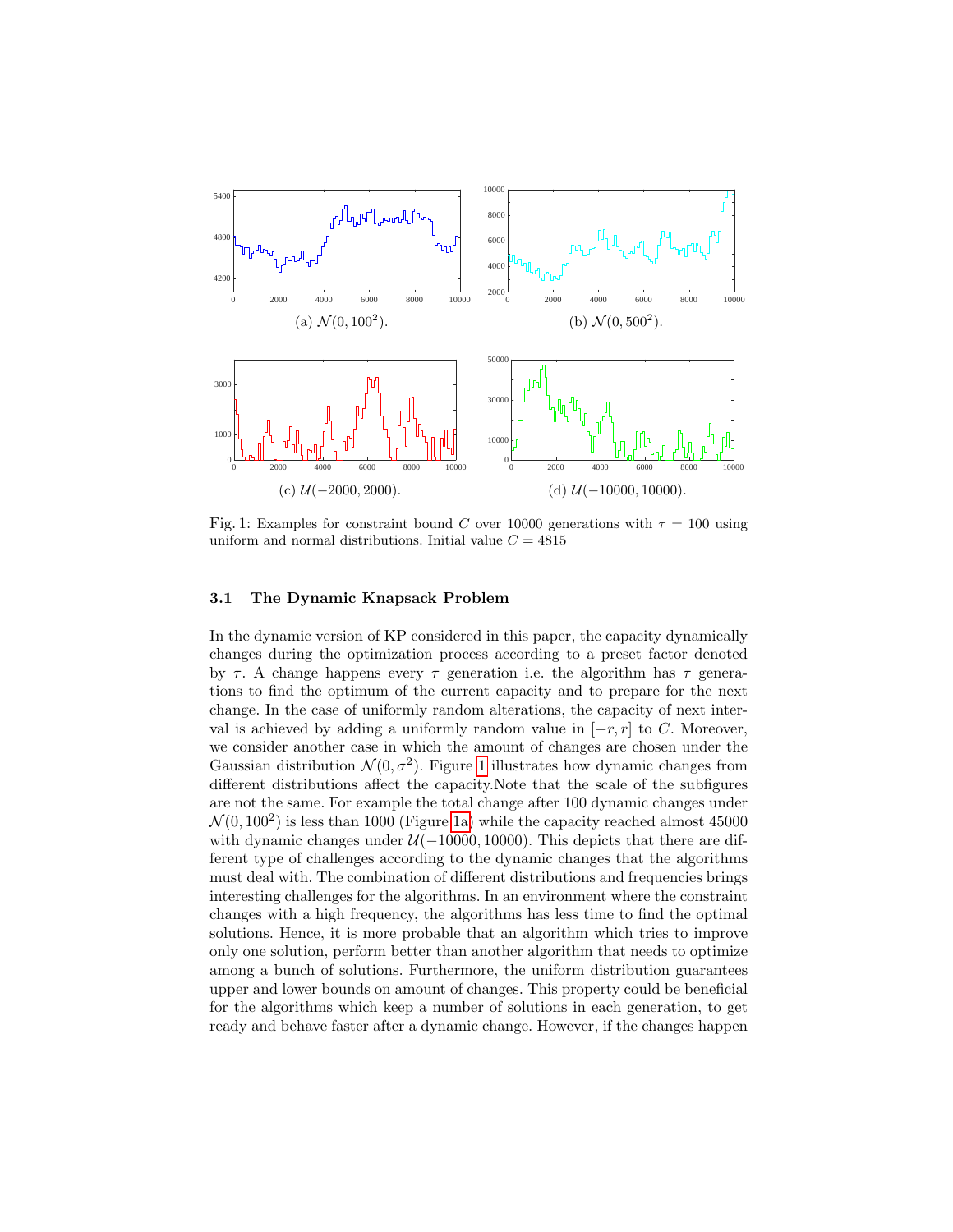under a Normal distribution, there is no strict bound on the value of a change which means it is not easy to predict which algorithms perform better in this type of environments.

#### 3.2 Benchmark and Experimental Setting

In this experiment we used benchmarks eli101, which originally generated for Traveling Thief Problem [\[8\]](#page-11-7), by ignoring the cities and only using the items. The weights and profits are generated in three different classes. In Uncorrelated (uncorr) instances, the weights and profits are integers chosen uniformly at random within [1, 1000]. Uncorrelated Similar Weights (unc-s-w) have uniformly distributed random integers as the weights and profits within [1000, 1010] and [1, 1000],respectively. Finally, we have Bounded Strongly Correlated (bou-s-c) which is the hardest instance and comes from the bounded knapsack problem. The weights of this instance are chosen uniformly at random within [1, 1000] and the profits are set according to the weights within the weights plus 100. In addition, in section [4.1,](#page-7-1) where the weights are one, we change the weights to one and considered the profits as they are in the benchmarks. The initial capacity in this version is calculated by dividing the original capacity by the average of the original profits. Dynamic changes add a value to  $C$  each  $\tau$  generations. Four different situations in terms of frequencies are considered: high frequent changes with  $\tau = 100$ , medium frequent changes with  $\tau = 1000, 5000$  and low frequent changes with  $\tau = 15000$ .

In the case that weights are 1, the value of dynamic changes are chosen uniformly at random within the interval  $[-r, r]$  where are  $r = 1, 10$ . In the case of general weights, when changes are uniformly random, we investigate two values for  $r: r = 2000, 10000$ . Moreover, the situation that changes are from normal distribution is also experimented with  $\sigma = 100, 500$ .

We used the offline errors to compute the performance of the algorithms. In each generation, we record  $e_i = P(x_i^*) - P(x_i)$  where  $x_i^*$  and  $x_i$  are optimal solution and best achieved feasible solution in generation  $i$ , respectively. If the best achieved solution is infeasible, then we have  $e_i = C - \sum_{i=1}^{n} w(i) \cdot x(i)$  which is negative. The final error for m generations would be  $\sum_{i=1}^{m} e_i/m$ .

The benchmarks for dynamic changes are thirty different files. In randomly uniform changes each file consists of 100000 numbers in  $[-r, r]$  generated uniformly at random. Similarly, there are thirty files with 100000 numbers generated under the normal distribution  $\mathcal{N}(0, \sigma^2)$ . Algorithms start from the beginning of each file and picks the amount of changes from the files. Hence, for each setting, we run algorithms for thirty times with different dynamic benchmark and record the total offline error of each run.

In order to establish a statistical comparison of the results among different algorithms we use multiple comparisons test. In particularity, we focus on the method that compare against a set of algorithms. For statistical validation we use the Kruskal-Wallis test with 95% confidence. Afterwards, we apply the Bonferroni post-hoc statistical procedures that are used for multiple comparison of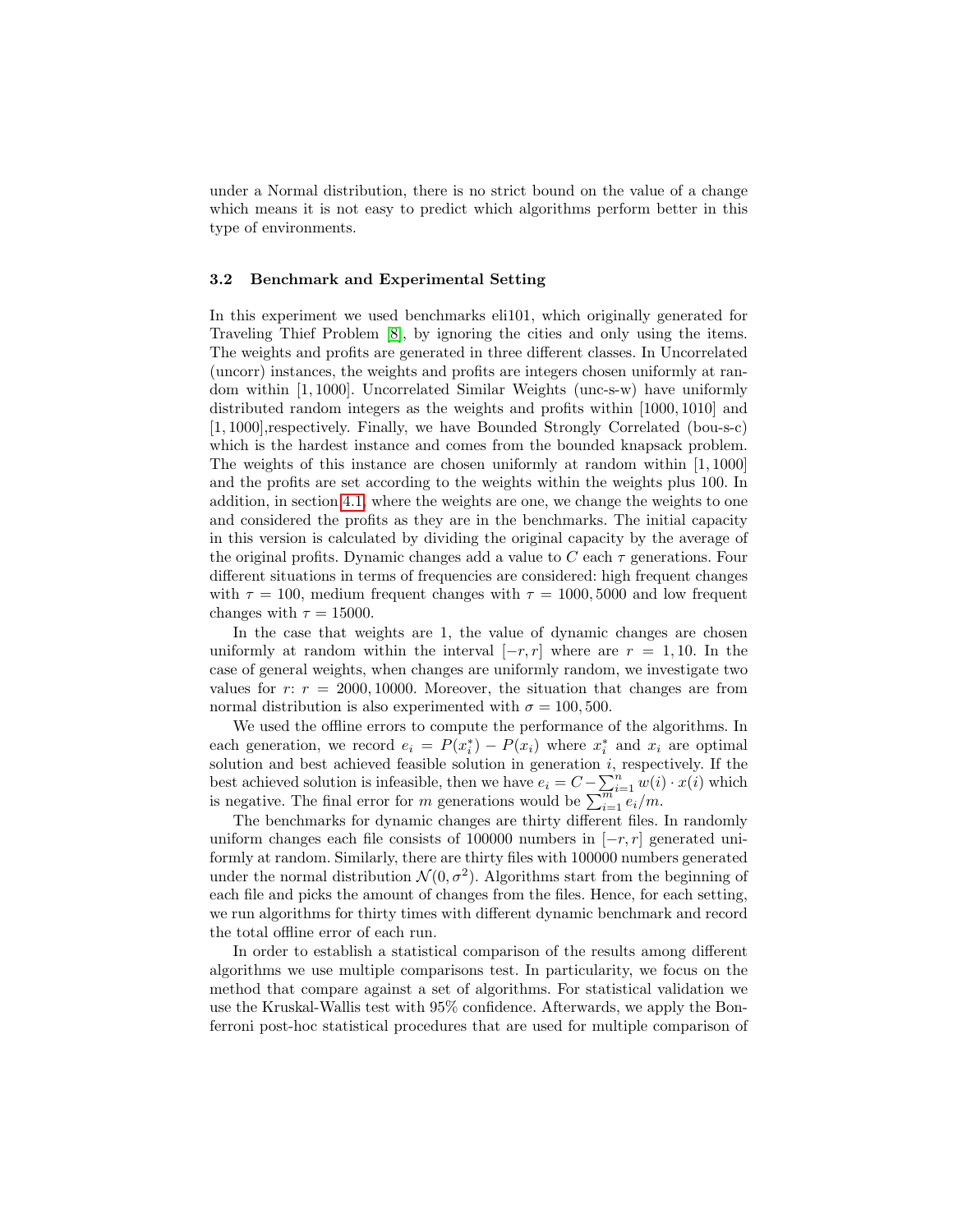a control algorithm to two or more algorithms. For more detailed description on the statistical tests we refer the reader to [\[9\]](#page-11-8).

Our results are summarized in the Tables [1,](#page-8-0) [2](#page-9-0) and [3.](#page-10-1) The columns represent the algorithm  $(1+1)$  EA, MOEA, MOEA\_D with the corresponding mean value and standard deviation. Note  $X^{(+)}$  is equivalent to the statement that algorithm in the column outperformed algorithm X, and  $X<sup>(−)</sup>$  is equivalent to the statement that X outperformed the algorithm given in the column. In the case if the algorithm X not appears this means that no significant difference was determined between algorithms.

# <span id="page-7-0"></span>4 Experimental Results

In this section we describe the initial setting of the algorithms and analyze their performance according to the statistical tests. The initial solution for all the algorithms is a pack of items which are chosen uniformly at random. Each algorithm runs initially for 10000 generations without any dynamic change. Afterward, the first change happens and algorithms perform one million generations with dynamic changes in every  $\tau$  generations. In multi-objective algorithms it is needed to initially set  $\delta$ . These algorithms keep at most  $\delta$  feasible solutions and  $\delta$  infeasible solutions which might help them to perform efficiently in dealing with a dynamic change. When the dynamic changes come from  $\mathcal{U}(-r, r)$ , it is known that the capacity will change at most r. Hence, we set  $\delta = r$ . In case of changes from  $\mathcal{N}(0, \sigma^2)$ ,  $\delta$  is set to be  $2\sigma$  since 95% of values will be in the distance of  $2\sigma$  from the mean value. Note that larger  $\delta$  increases the population size of the algorithms and there is a trade-off between the size of population and speed of algorithm in reacting to the next change.

#### <span id="page-7-1"></span>4.1 Dynamic Uniform Constraint

In this section we validate the theoretical results on the performance of  $(1+1)$  EA and Multi-Objective Evolutionary Algorithm. Shi et al. state that the multiobjective approach perform better than  $(1+1)$  EA in reoptimizing the optimal solution of dynamic KP under uniform constraint [\[7\]](#page-11-6). Although MOEA that we used in this experiment is not completely similar to the multi-objective algorithm studied previously and they only considered the reoptimization time, but the experiments show that multi-objective approaches outperform  $(1+1)$  EA in case of uniform constraints.

An important reason for this clear remarkable performance is the relation of optimal solutions in different weights. In this type of KP, the difference between the optimal solution of weight w and  $w + 1$  is one item. Hence, keeping nondominated solutions near the constrained bound helps the algorithm to find the current optimal more efficient and behave faster after a dynamic change.

Moreover, according to the results, there is no significance in using MOEA and MOEA D in this type of KP. A probable reason is that the size of population in MOEA remains small when weights are one. Hence, MOEA D, which stores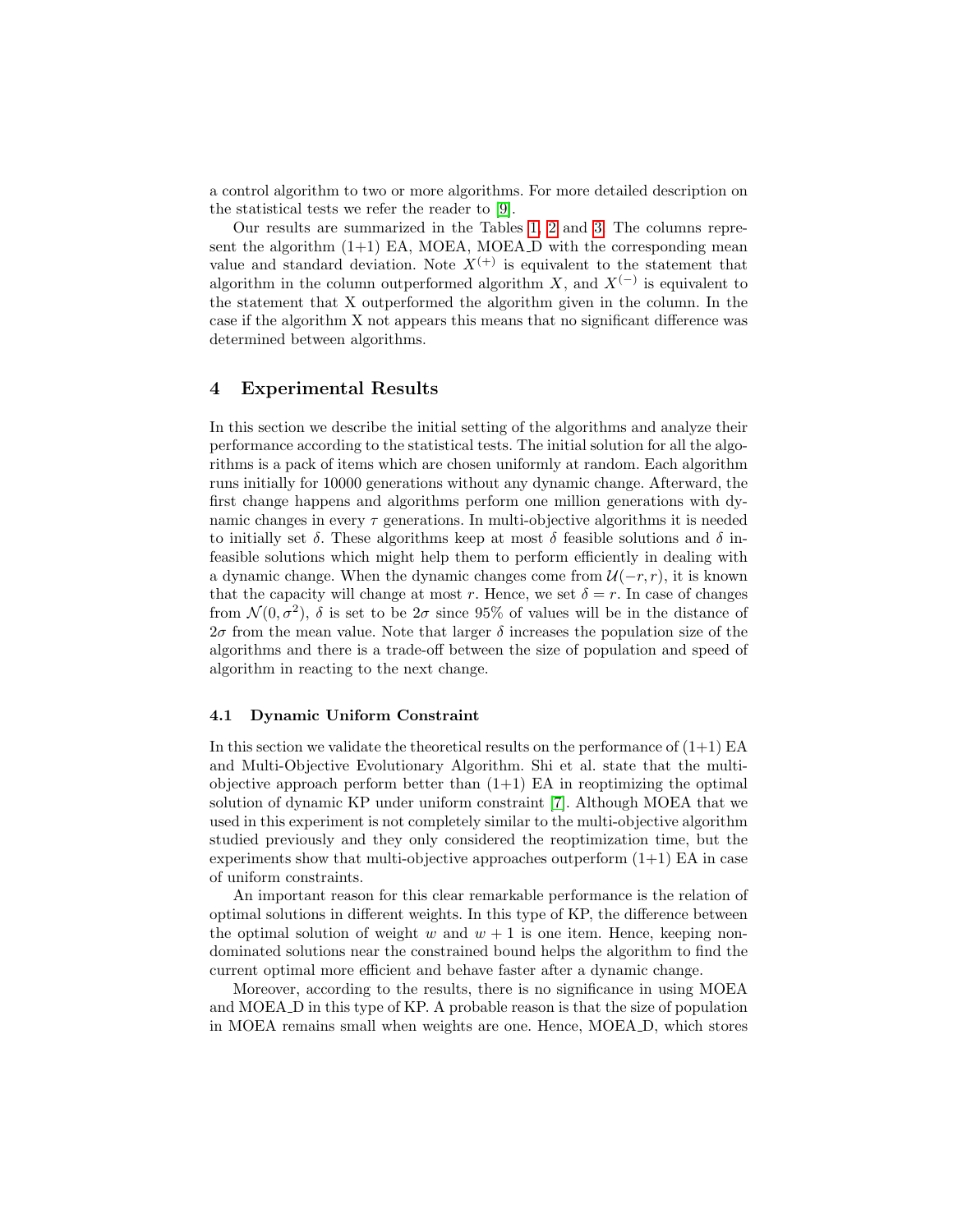<span id="page-8-0"></span>Table 1: Mean, standard deviation values and statistical tests in regards to the offline error for  $(1+1)$  EA, MOEA, MOEA<sub>-</sub>D based on uniform distribution with all the weights are one shown in each column.

|       |  |                                                                                                                                            |  |         |         | n r $\tau$ (1+1) EA (1) MOEA (2) MOEA_D (3) |           |    |      |
|-------|--|--------------------------------------------------------------------------------------------------------------------------------------------|--|---------|---------|---------------------------------------------|-----------|----|------|
|       |  | mean                                                                                                                                       |  | st stat | mean st |                                             | stat mean | st | stat |
| uncor |  | $100\ 5\ 100\quad 4889.3888\ 144.4195\ 2^{(-)}\,3^{(-)}\ 1529.9976\ 120.7599\ 1^{(+)}\ 1486.8485\ 122.9978\ 1^{(+)}$                       |  |         |         |                                             |           |    |      |
|       |  | $100\ 5\ 1000\ 1194.2316\ 86.5164\ 2^{(-)}\cdot3^{(-)}\ 44.7524\ 8.9564\ 1^{(+)}\ 46.6889\ 8.5070\ 1^{(+)}$                                |  |         |         |                                             |           |    |      |
|       |  | unc-s-w 100 5 100 4990.8004 144.8678 $2^{(-)}$ , 3 <sup>(-)</sup> 1545.3579 115.1507 1 <sup>(+)</sup> 1500.0710 106.7000 1 <sup>(+)</sup>  |  |         |         |                                             |           |    |      |
|       |  | $100\ 5\ 1000\ 1160.2355\ 130.3224\ 2^{(-)}.3^{(-)}\ 41.9020\ 6.1326\ 1^{(+)}\ 43.0584\ 7.2187\ 1^{(+)}$                                   |  |         |         |                                             |           |    |      |
|       |  | bou-s-c 100 5 100 13021.9789 780.7601 $2^{(-)}$ , 3 <sup>(-)</sup> 4258.5330 580.7689 1 <sup>(+)</sup> 4190.5479 573.1300 1 <sup>(+)</sup> |  |         |         |                                             |           |    |      |
|       |  | $100\ 5\ 1000\ 3874.7641\ 911.5027\ 2^{(-)}\ 3^{(-)}\ 177.6196\ 83.1647\ 1^{(+)}\ 175.1415\ 80.7294\ 1^{(+)}$                              |  |         |         |                                             |           |    |      |

fewer items because of its dominance definition, has no advantage in this manner anymore. In addition, constraint is actually on the number of the items. Thus, both definitions for dominance work the same in many cases.

### 4.2 Dynamic Linear Constraint

In this section, we consider algorithms in more difficult environments where weights are arbitrary under dynamic linear constraint. As it is shown in Section [4.1,](#page-7-1) the multi-objective approaches outperform  $(1+1)$  EA in case of weights are one. Now we try to answer to this question: Does the similar fact holds when weights are arbitrary? The data in Table [2](#page-9-0) shows the experimental results in case of dynamic linear constraints under a uniform distribution. It can be seen that (as expected) the mean of errors decreases by increasing  $\tau$ . Larger  $\tau$  gives more time to the algorithm to get closer to the optimal. Moreover, starting from a solution which is near to the optimal of the previous capacity, might help the process of finding the new optimal solution in many cases.

We first consider the results in case of dynamic changes under uniform distribution. The interesting observation from Table [2](#page-9-0) is that unlike the case of uniform constraint, in almost all the settings, MOEA had the worst performance among all the algorithms. The first reason might be that items selected in optimal solutions with close weights are close to each other in terms of Hamming distance. In other words, when weights are one, we can achieve the optimal of weight w by adding an item to the optimal of weight  $w + 1$  or deleting an item from the optimal of  $w - 1$ . However, in case of arbitrary weights, the optimal solutions of weight w and  $w + d$  could have completely different items, even if d is small. The other reason could be the effect of having a large population. A large population may cause the optimization process to be longer and it could get worst according to the definition of  $\succcurlyeq_{MOEA}$  which only compares solutions with equal weights. If s be a new solution and there is no solution with  $w(s)$  in the set of solutions, MOEA keeps s whether s is a good solution or not i.e. is it really a non-dominated solution or it would be dominated by other solutions in the set? This comparison doesn't consider if s has any good properties to be inherited to the next generation. Moreover, putting  $s$  in the set of solutions decreases the probability of choosing all other solutions, even those solutions that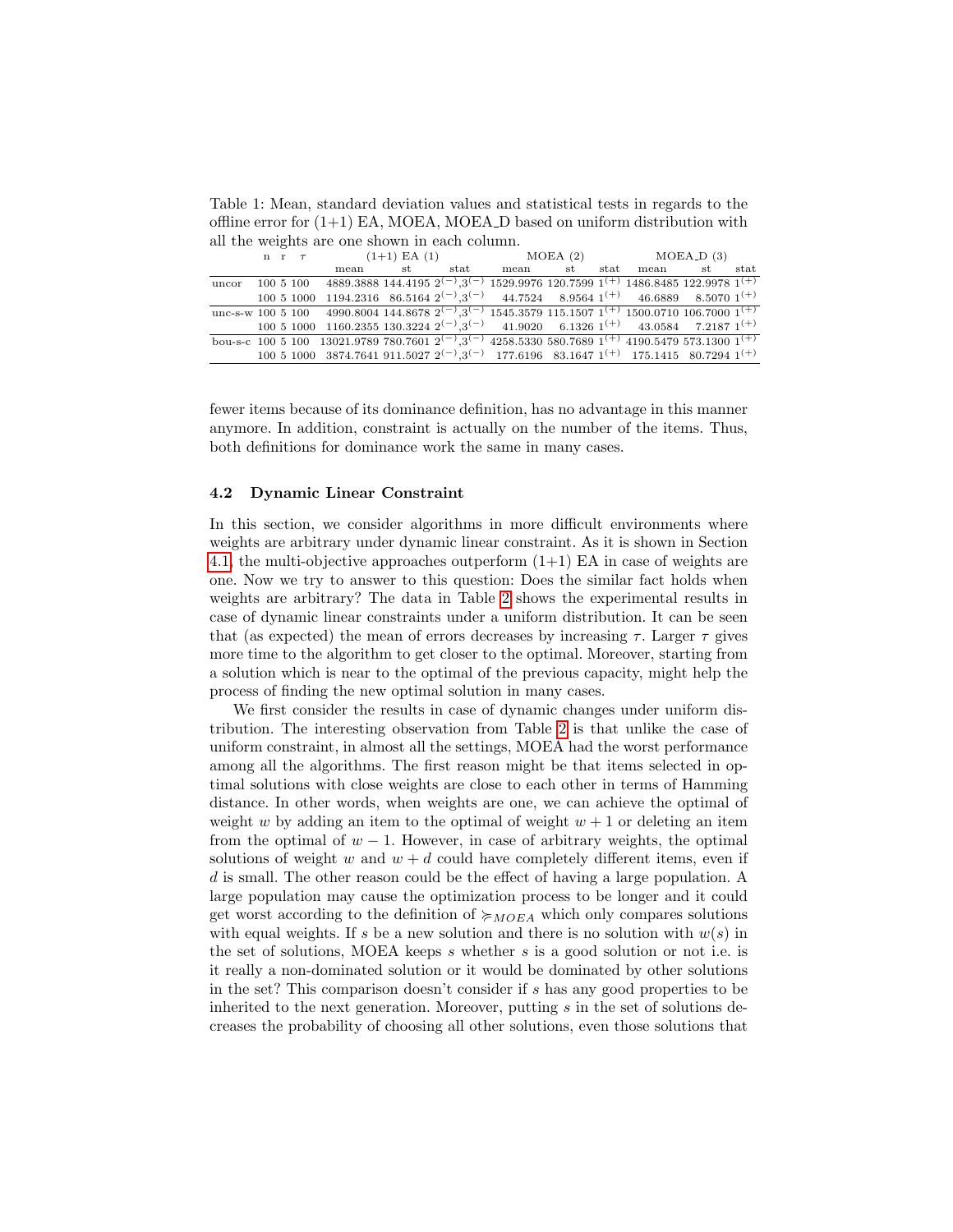<span id="page-9-0"></span>Table 2: Mean, standard deviation values and statistical tests in regards to the offline error for  $(1+1)$  EA, MOEA, MOEA. D based on uniform distribution.

|                       | $\bf n$ | $\mathbf{r}$   | $\tau$          | $(1+1)$ EA $(1)$                      |                                      |                                                   |                                         | MOEA(2)                 |                                               | $MOEA$ <sub>-D</sub> $(3)$               |                               |                                                       |
|-----------------------|---------|----------------|-----------------|---------------------------------------|--------------------------------------|---------------------------------------------------|-----------------------------------------|-------------------------|-----------------------------------------------|------------------------------------------|-------------------------------|-------------------------------------------------------|
|                       |         |                |                 | mean                                  | st                                   | stat                                              | mean                                    | st                      | stat                                          | mean                                     | st                            | stat                                                  |
| uncor                 |         | 100 2000       | 100             |                                       |                                      | $5564.3676$ $463.3906$ $2^{(+)}$ , $3^{(-)}$      | 11386.3961                              |                         | $769.7717 \; 1^{-1}$                          |                                          |                               | 3684.2584 525.4970 $1^{(+)}$ , $2^{(+)}$              |
|                       |         | 100 2000       | 1000            |                                       |                                      | 2365.5625 403.6389 $2^{(+)}$ , 3 <sup>(-)</sup>   | 7219.1692                               |                         | $587.5044 \; 1^{(-)}.3^{(-)}$                 |                                          |                               | 776.1434 334.6927 $1^{(+)}$ ,2 <sup>(+)</sup>         |
|                       |         | 100 2000       | 5000            |                                       |                                      | $1415.4208$ 167.0792 $2^{(+)}$ , 3 <sup>(-)</sup> | 3598.2916                               |                         | $420.1200 \t1^{-}$ , 3 <sup>(-)</sup>         |                                          |                               | 270.9025 121.4351 $1^{(+)}$ , $2^{(+)}$               |
|                       |         | 100 2000       | 15000           |                                       |                                      | $914.5508$ 102.8162 $2^{(+)}$ ,3 <sup>(-)</sup>   | 2004.1563                               |                         | $368.8171~1(-)$ , 3(-)                        |                                          |                               | 88.8041 43.9791 $1^{(+)}$ , $2^{(+)}$                 |
| unc-s-w 100 2000      |         |                | 100             |                                       |                                      | 3128.4326 188.3569 $2^{(+)}$ , 3 <sup>(-)</sup>   | 5911.1092                               |                         | $534.2422 \; 1(-) \; 3(-)$                    |                                          |                               | 2106.4485 249.2828 $1^{\overline{(+)}$ , $2^{(+)}$    |
|                       |         | 100 2000       | 1000            |                                       |                                      | 606.1364 99.2263 $2^{(+)}$ , 3 <sup>(-)</sup>     | 1564.2348                               |                         | 619.9709 $1(-)$ , $3(-)$                      |                                          |                               | 302.3365    24.5988 $1(+)$ , $2(+)$                   |
|                       |         | 100 2000       | 5000            |                                       | $147.5547$ 31.7991 3 <sup>(-)</sup>  |                                                   | 174.2289                                | $95.9758 \text{ } 3(-)$ |                                               | 60.9423                                  |                               | 9.12073 $1^{(+)}$ , $2^{(+)}$                         |
|                       |         | 100 2000       | 15000           |                                       |                                      | 64.6549 17.1292 $2^{(-)}$ , 3 <sup>(-)</sup>      | 40.6629                                 |                         | $15.5060 \t1(+)$ , 3(-)                       | 19.2600                                  |                               | 4.0399 $1^{(+)}$ , $2^{(+)}$                          |
| $bou-s-c$             |         | 100 2000       | 100             | $3271.0735$ 266.5438 $2^{(+)}$        |                                      |                                                   | 5583.5302                               |                         | $337.8083 \overline{1}(-) .3(-)$              | $3036.9726$ $297.3351$ $2^{(+)}$         |                               |                                                       |
|                       |         | 100 2000       | 1000            |                                       |                                      | 1483.0084 85.1373 $2^{(+)}$ , 3 <sup>(-)</sup>    | 2639.1569                               |                         | $106.4706$ $1(-)$ , $3(-)$                    |                                          |                               | 617.9195 186.3456 $1^{(+)}$ ,2 <sup>(+)</sup>         |
|                       |         | 100 2000       | 5000            |                                       |                                      | 796.7658 89.8043 $2^{(+)}$ , 3 <sup>(-)</sup>     | 1256.6245                               |                         | $118.2748$ 1 <sup>(-)</sup> ,3 <sup>(-)</sup> |                                          |                               | 251.4120 109.5822 $1^{(+)}$ , $2^{(+)}$               |
|                       |         | 100 2000       | 15000           |                                       |                                      | 538.4494 66.9822 $2^{(+)}$ , 3 <sup>(-)</sup>     | 687.9506                                |                         | $116.9149$ $1(-)$ , $3(-)$                    |                                          |                               | $104.2682$ 61.0609 1 <sup>(+)</sup> ,2 <sup>(+)</sup> |
| uncor                 |         | 100 10000 100  |                 | $10256.7191210.50842^{(+)}.3^{(+)}$   |                                      |                                                   | 16278.9718                              |                         | $248.4330 \frac{1}{1}(-)$ , 3(-)              | $11038.0747236.91411^{-(-)}$ , $2^{(+)}$ |                               |                                                       |
|                       |         | 100 10000 1000 |                 | $3604.1781$ 285.7346 $2^{(+)}$        |                                      |                                                   | $13340.1982$ $704.3221$ $1(-)$ , $3(-)$ |                         |                                               | 3508.5130 473.4207 $2^{(+)}$             |                               |                                                       |
|                       |         | 100 10000 5000 |                 |                                       |                                      | $1607.7785$ 278.6027 $2^{(+)}$ , 3 <sup>(-)</sup> | $10614.4482$ 1660.3176 $1(-)$ , 3(-)    |                         |                                               |                                          |                               | 1183.5216 411.8305 $1^{(+)}$ , $2^{(+)}$              |
|                       |         |                | 100 10000 15000 |                                       |                                      | 987.6461 219.5262 $2^{(+)}$ ,3 <sup>(-)</sup>     |                                         |                         | 8006.3515 1612.2042 $1(-)$ , 3(-)             |                                          |                               | 566.6951 219.537 $1^{(+)}$ , $2^{(+)}$                |
| unc-s-w 100 10000 100 |         |                |                 |                                       |                                      | 7192.8170 153.9257 $2^{(+)}$ , $3^{(+)}$          | $12617.6912$ $318.2268$ $1(-)$ , $3(-)$ |                         |                                               |                                          |                               | 8057.4438 274.1671 $1(-)$ , $2(+)$                    |
|                       |         | 100 10000 1000 |                 | $1846.4341$ 115.2344 2 <sup>(+)</sup> |                                      |                                                   | 6981.8105                               |                         | $768.7823 \t1(-)$ , 3(-)                      | $1743.1162$ 364.3832 $2^{(+)}$           |                               |                                                       |
|                       |         | 100 10000 5000 |                 |                                       | $539.3859$ 65.3926 2 <sup>(+)</sup>  |                                                   | 3488.2769                               |                         | $819.5125$ $1(-)$ , $3(-)$                    |                                          | $519.6258$ 175.2236 $2^{(+)}$ |                                                       |
|                       |         |                | 100 10000 15000 |                                       | $208.7307$ 36.9058 $2^{(+)}$         |                                                   | 1525.2297                               |                         | $306.7184 \; 1^{(-)} \; 3^{(-)}$              |                                          | $201.9746$ 79.2794 $2^{(+)}$  |                                                       |
| bou-s-c 100 10000 100 |         |                |                 |                                       |                                      | 7187.8013 122.5926 $2^{(+)}$ .3 <sup>(+)</sup>    | 15111.3818                              |                         | $231.5328 \t1(-) .3(-)$                       | 12736.5459 229.4770 $1(-)$ , $2(+)$      |                               |                                                       |
|                       |         | 100 10000 1000 |                 |                                       |                                      | 2282.8064 219.2362 $2^{(+)}$ , 3 <sup>(+)</sup>   | 8301.4260                               |                         | $569.9000 \ (1(-),3(-))$                      |                                          |                               | 3575.2567 550.5409 $1(-)$ , $2(+)$                    |
|                       |         | 100 10000 5000 |                 | $1370.4793$ 250.5933 2 <sup>(+)</sup> |                                      |                                                   |                                         |                         | 5248.4036 1045.7825 $1(-)$ , 3(-)             | $1472.1939$ 493.8786 $2(+)$              |                               |                                                       |
|                       |         |                | 100 10000 15000 |                                       | $955.3767$ 133.3276 2 <sup>(+)</sup> |                                                   |                                         |                         | 3852.0701 752.8415 $1(-)$ , $3(-)$            |                                          | 977.4152 397.7484 $2^{(+)}$   |                                                       |

are very close to the optimal solutions. However, as it can be seen in the Table [2,](#page-9-0) there is only one case that MOEA beat the  $(1+1)$  EA: when the weights are similar, magnitude of changes are small (2000) which means the population size is small and finally  $\tau$  is at its maximum to let the MOEA to use its large size population to optimize the problem.

Although MOEA does not perform very well in instances with general weights, multi-objective approach with a better defined dominance, MOEA D, does outperform  $(1+1)$  EA in many cases. In the following, we compare the performance of  $(1+1)$  EA and MOEA<sub>-D</sub>. In the case that changes are smaller, it can be seen that the mean of offline errors of MOEA  $\overline{D}$  is smaller than  $(1+1)$  EA. The dominance in MOEA D is defined such that keeps only the dominant solutions. When a new solution comes, it removes solutions that are dominated by the new solution and keeps the new solution only if it is not dominated by the other ones. This process improves the quality of the solutions i.e. increase the probability of keeping a solution with helpful properties for the next generations. Moreover, it reduces the size of the population significantly. However, large changes on the capacity makes the MOEA D to keep more individuals and this is where  $(1+1)$  EA may overtake the MOEA<sub>-D</sub>.

When  $r = 10000$ , MOEA\_D doesn't have significantly better results in all cases as the case of  $r = 2000$  and in most of the situations, it performs as good as  $(1+1)$  EA. In all of high frequent conditions where  $\tau = 100$ , the  $(1+1)$  EA has better performance. It may caused by MOEA D needing more time to optimize a population with larger size. Moreover, when the magnitude of changes is large,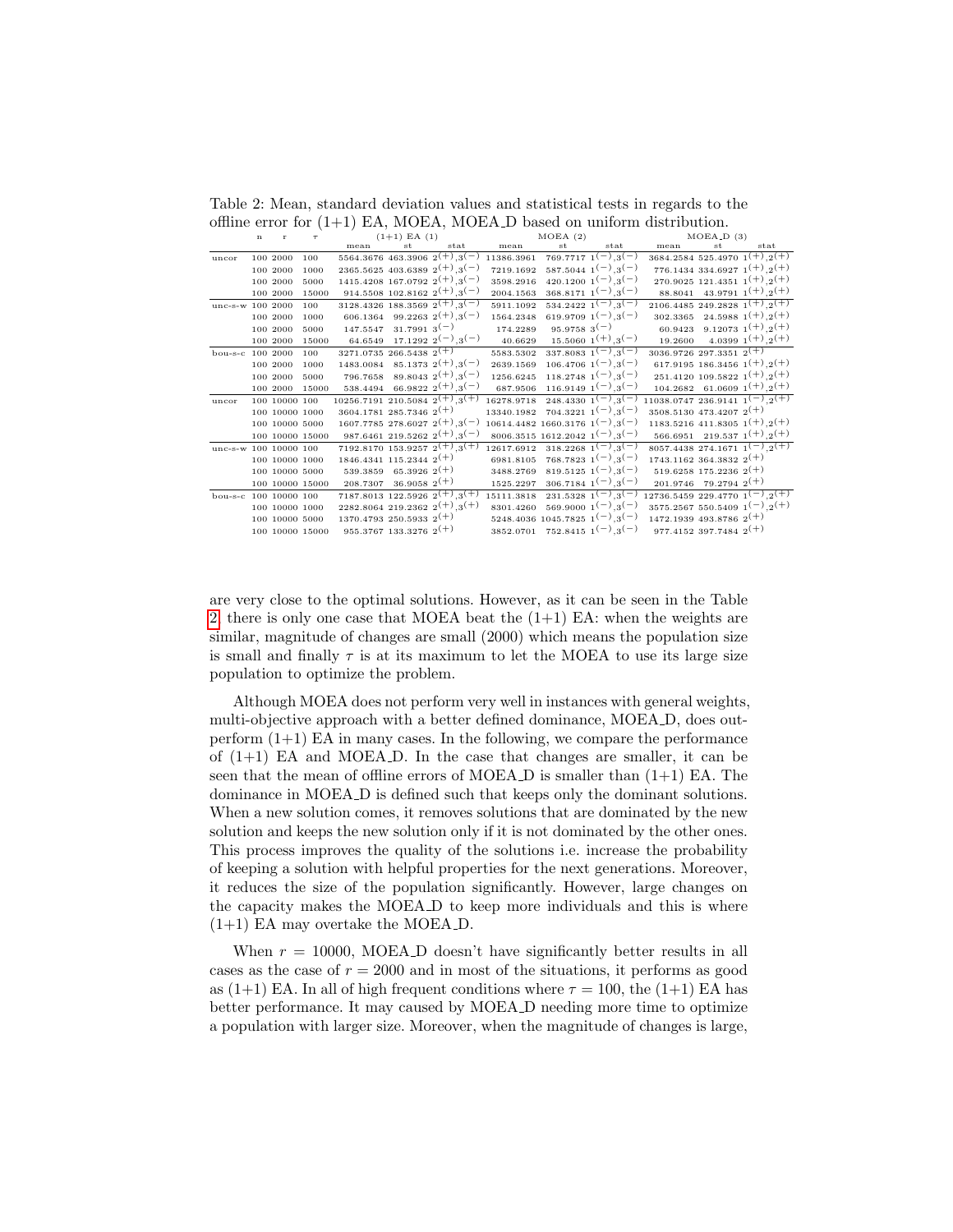<span id="page-10-1"></span>Table 3: Mean, standard deviation values and statistical tests in regards to the offline error for  $(1+1)$  EA, MOEA, MOEA D based on normal distribution.

|                     | $\mathbf n$ | $\sigma$ | $\tau$        | $(1+1)$ EA $(1)$                                  |    |                                                   | MOEA(2)                                                   |                                        |                                        | $MOEA$ <sub>-D</sub> $(3)$                                     |                                        |                                              |
|---------------------|-------------|----------|---------------|---------------------------------------------------|----|---------------------------------------------------|-----------------------------------------------------------|----------------------------------------|----------------------------------------|----------------------------------------------------------------|----------------------------------------|----------------------------------------------|
|                     |             |          |               | mean                                              | st | stat                                              | mean                                                      | st                                     | $_{\rm stat}$                          | mean                                                           | st                                     | stat                                         |
| uncor               |             |          | 100 100 100   |                                                   |    | $2714.7237$ 106.0564 $2^{(+)}$ , $3^{(+)}$        |                                                           | 9016.8293 2392.4802 $1(-)$ , $3(-)$    |                                        | 4271.0873                                                      |                                        | 789.9369 $1(-)$ $2(+)$                       |
|                     |             |          | 100 100 1000  |                                                   |    | 1386.6581 97.1127 $2^{(+)}$ , 3 <sup>(-)</sup>    | 3714.8943                                                 |                                        | $737.1095$ $1(-)$ $3(-)$               | 412.8864                                                       |                                        | $27.2491\ 1^{(+)}.2^{(+)}$                   |
|                     |             |          | 100 100 5000  |                                                   |    | 801.5359 73.6676 $2^{(+)}$ , 3 <sup>(-)</sup>     | 1266.3464                                                 |                                        | $119.2522 \t1^{-(-)} \t3^{-(-)}$       | 108.2852                                                       |                                        | $14.21993 \t1(+)$ , 2 <sup>(+)</sup>         |
|                     |             |          | 100 100 15000 |                                                   |    | 549.7143 78.9796 $2^{(+)}$ , 3 <sup>(-)</sup>     | 749.8565                                                  |                                        | $148.0347 \; 1(-)$ , 3(-)              | 61.9285                                                        |                                        | $17.0310 \t1(+) \t2(+)$                      |
| unc-s-w 100 100 100 |             |          |               |                                                   |    | 412.2387 111.0699 $2^{(+)}$ , 3 <sup>(+)</sup>    | 1979.6485                                                 | 914.3548 $1^{(-)}$                     |                                        | 1904.0895                                                      | 877.5521 $1(-)$                        |                                              |
|                     |             |          | 100 100 1000  |                                                   |    | 85.5528 23.1272 $2^{(+)}$ , 3 <sup>(+)</sup>      | 1566.5388                                                 | $409.3200 \text{ 1}(-)$                |                                        | 1482.3743                                                      | $391.7501 \; 1(-)$                     |                                              |
|                     |             |          | 100 100 5000  | 36.9446                                           |    | $13.6068\ 2^{(+)}.3^{(+)}$                        | 1414.6565                                                 | $448.78521^{(-)}$                      |                                        | 1322.3538                                                      | $414.2754 \; 1(-)$                     |                                              |
|                     |             |          | 100 100 15000 | 29.1357                                           |    | $19.6958 \t2^{(+)}$ , 3 <sup>(+)</sup>            | 1237.6667                                                 | $665.2746$ 1 <sup>(-)</sup>            |                                        | 1137.7971                                                      | $648.7264 \; 1^{(-)}$                  |                                              |
| bou-s-c 100 100 100 |             |          |               |                                                   |    | $1491.3596$ 260.7184 $2^{(+)}$ , 3 <sup>(+)</sup> |                                                           | $4625.4912$ 1302.5213 $1(-)$ , $3(-)$  |                                        | 2903.7694                                                      |                                        | $717.9236 \t1(-) \t2(+)$                     |
|                     |             |          | 100 100 1000  |                                                   |    | 736.1017 53.9918 $2^{(+)}$ , 3 <sup>(-)</sup>     |                                                           |                                        | $1748.6106$ $189.9375$ $1(-)$ , $3(-)$ | 312.8776                                                       |                                        | 35.5254 $1^{(+)}$ , $2^{(+)}$                |
|                     |             |          | 100 100 5000  | 446.9419                                          |    | $39.3630\ 2^{(+)}$ , $3^{(-)}$                    | 640.5960                                                  |                                        | $91.2955$ $1(-)$ $3(-)$                | 101.2059                                                       |                                        | $17.4725$ $1^{(+)}$ , $2^{(+)}$              |
|                     |             |          | 100 100 15000 |                                                   |    | 337.8493 40.4405 $2^{(+)}$ , 3 <sup>(-)</sup>     | 469.1578                                                  |                                        | 93.9935 $1(-)$ , $3(-)$                | 70.1564                                                        |                                        | $22.2599\ 1^{(+)}\ 2^{(+)}$                  |
| uncor               |             |          | 100 500 100   | $13400.8775$ 305.1443 $2^{(+)}$ .3 <sup>(+)</sup> |    |                                                   | 46395.4430 4565.6075 $\overline{1(-),3(-)}$               |                                        |                                        | 19218.9393 1035.7244 $1^{(-)}$ , $2^{(+)}$                     |                                        |                                              |
|                     |             |          | 100 500 1000  |                                                   |    | 6363.1594 194.5869 $2^{(+)}$ , 3 <sup>(-)</sup>   | $25747.0777$ 1181.1069 1 <sup>(-)</sup> ,3 <sup>(-)</sup> |                                        |                                        |                                                                |                                        |                                              |
|                     |             |          | 100 500 5000  |                                                   |    | 3983.0558 254.3827 $2^{(+)}$ , 3 <sup>(-)</sup>   | $18004.0285$ 1243.6619 $1(-)$ , 3(-)                      |                                        |                                        |                                                                |                                        | $1467.5810$ $152.7721$ $1^{(+)}$ , $2^{(+)}$ |
|                     |             |          | 100 500 15000 |                                                   |    | $3112.7330$ $315.2934$ $2^{(+)}$ , $3^{(-)}$      | $17610.3480$ $1265.5016$ $1(-)$ , $3(-)$                  |                                        |                                        |                                                                |                                        | $1348.2546$ $194.7150$ $1^{(+)}$ , $2^{(+)}$ |
| unc-s-w 100 500 100 |             |          |               |                                                   |    | $2845.3063$ $146.8025$ $2^{(+)}$ , $3^{(+)}$      | $11803.9860$ $1256.9881$ $1(-)$                           |                                        |                                        | $11438.0432$ $1247.6191$ $1(-)$                                |                                        |                                              |
|                     |             |          | 100 500 1000  |                                                   |    | 595.7042 86.1936 $2^{(+)}$ , 3 <sup>(+)</sup>     |                                                           | $8851.3557$ 1488.5874 1 <sup>(-)</sup> |                                        |                                                                | $8478.2106$ 1313.5508 1 <sup>(-)</sup> |                                              |
|                     |             |          | 100 500 5000  |                                                   |    | $222.7947$ 62.2231 $2^{(+)}$ , 3 <sup>(+)</sup>   |                                                           | $7025.4493$ 2639.3898 1 <sup>(-)</sup> |                                        |                                                                | 6488.4662 2335.9254 $1(-)$             |                                              |
|                     |             |          | 100 500 15000 |                                                   |    | 171.3333 50.2800 $2^{(+)}$ , 3 <sup>(+)</sup>     |                                                           | 7188.6703 4184.8398 $1(-)$             |                                        |                                                                | 6278.0973 4146.5429 $1^{(-)}$          |                                              |
| $bou-s-c$           | 100 500 100 |          |               |                                                   |    | $7444.2316$ 289.9988 $2^{(+)}$ , 3 <sup>(+)</sup> | $24462.5803$ 1330.9350 $1(-)$ , $3(-)$                    |                                        |                                        | 15592.6601 791.6970 $1^{\overline{(-)}$ , $2^{\overline{(+)}}$ |                                        |                                              |
|                     |             |          | 100 500 1000  |                                                   |    | 4062.6330 210.4886 $2^{(+)}$ ,3 <sup>(-)</sup>    | 12291.6272 589.1772 $1(-)$ , 3(-)                         |                                        |                                        |                                                                |                                        | 2781.2022 317.8854 $1^{(+)}$ , $2^{(+)}$     |
|                     |             |          | 100 500 5000  |                                                   |    | 3013.3515 289.2948 $2^{(+)}$ ,3 <sup>(-)</sup>    | 9667.9570                                                 |                                        | $571.3437$ $1(-)$ , $3(-)$             |                                                                |                                        | 1971.5654 220.6273 $1^{(+)}$ , $2^{(+)}$     |
|                     |             |          | 100 500 15000 |                                                   |    | $2722.2941$ 342.3943 $2^{(+)}$ , 3 <sup>(-)</sup> |                                                           | 9308.2817 719.2505 $1(-)$ , 3(-)       |                                        |                                                                |                                        | $1760.5127$ $251.5120$ $1^{(+)}$ , $2^{(+)}$ |

it is more probable that the new change, makes MOEA D to remove all of the stored individuals and start from the scratch.

Now we study the experimental results came from considering the dynamic changes under the normal distribution (Table [3\)](#page-10-1). The results confirms the better performance of  $(1+1)$  EA in high frequent changes. Skipping the instance with uncorrelated similar weights and high frequent changes, the MOEA D has been always the best algorithm in terms of performance and MOEA has bee the worst. The most noticing behavior is in dealing with instance with uncorrelated similar weights.  $(1+1)$  EA outperforms both other algorithms in this instance. This happens because of the value of  $\delta$  and the weights of the instances.  $\delta$  is set to  $2\sigma$  in multi-objective approaches and weights of items are integers in  $[1001, 1010]$  in this type of instance.  $(1+1)$  EA is able to freely get closer to the optimal solutions from both directions, while multi-objective approaches are only allowed to consider solutions in range of  $[C - \delta, C + \delta]$ . In other words, it is probable that there is only one solution in that range or even no solution. Hence, multi-objective approaches have no advantage in these type of instances according to the value of  $\delta$  and weights of the items.

### <span id="page-10-0"></span>5 Conclusions and Future Work

In this paper we studied the evolutionary algorithms for the knapsack problem where the capacity dynamically changes during the optimization process. In the introduced dynamic setting, the frequency of changes is determined by  $\tau$ . The magnitude of changes are chosen randomly either under uniform distribution